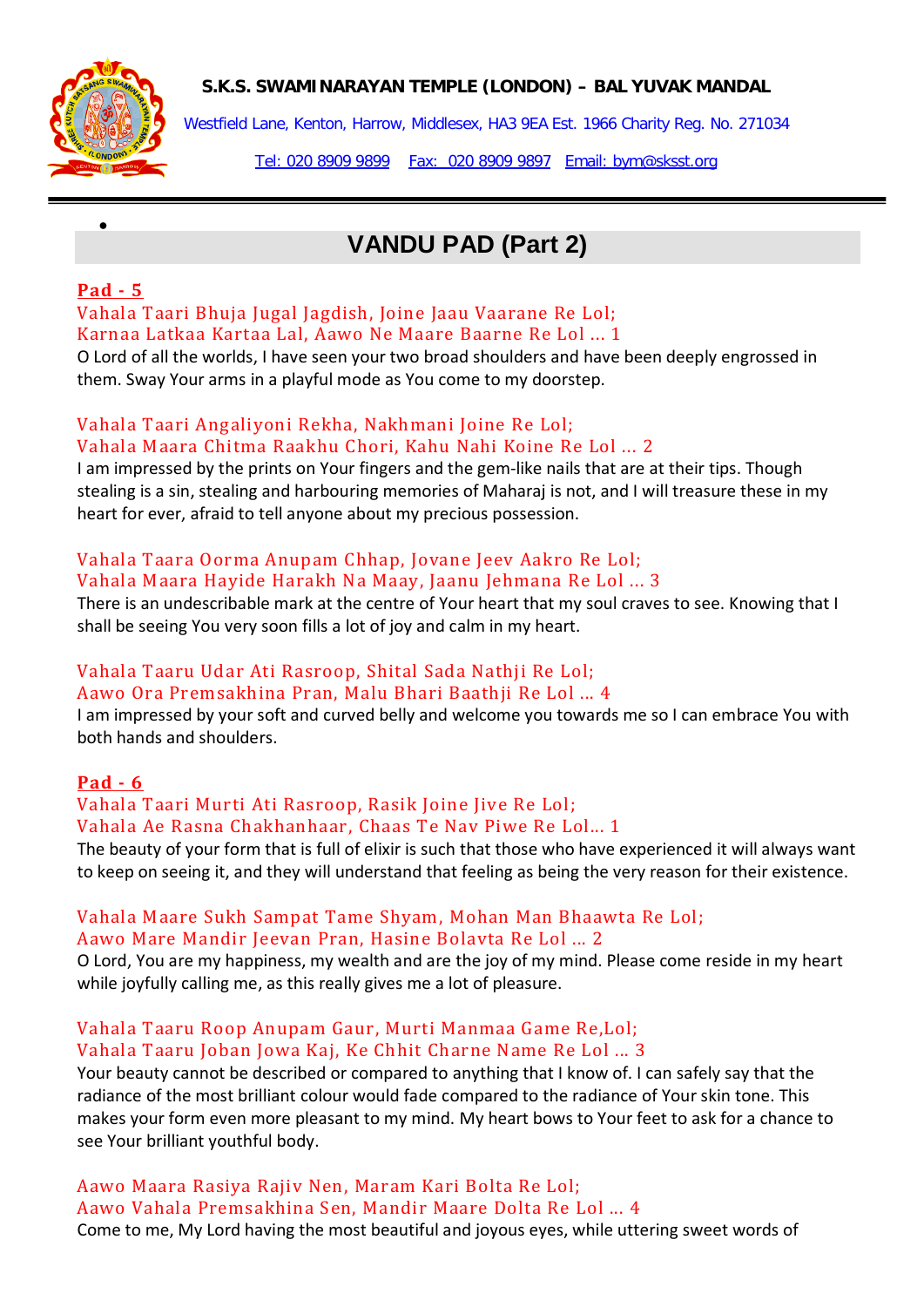

### **S.K.S. SWAMINARAYAN TEMPLE (LONDON) – BAL YUVAK MANDAL**

Westfield Lane, Kenton, Harrow, Middlesex, HA3 9EA Est. 1966 Charity Reg. No. 271034 Tel: 020 8909 9899 Fax: 020 8909 9897 Email: bym@sksst.org

wisdom. Come walking with your delightful sways to my heart, my very own temple where I can harbour Your form and cherish the memories.

## **Pad - 7**

Vahala Taaru Roop Anupam Naath, Udar Shobha Ghani Re Lol; Trivari Jowu Sundar Chel, Aawone Oraa Am Bhani Re Lol ... 1

Your belly oozes of beautiful radiance and only those who do not think this is a part of the human body just like the bodies of other humans will understand the divinity of this form. Please come towards me as I would like to immerse myself in the divine sight of the three lines forming at the lower part of Your belly.

# Vahala Taari Naabhi Nautam Roop, Undi Ati Gor Che Re Lol;

Katilank Joine Jaadav Raay, Ke Maan Rang Chor Che Re Lol ... 2 I admire Your belly button; it is deep and round, and is so enchanting that I cannot fully describe its beauty. My mind gets excited full of divine excitement at seeing Your hips.

# Vahala Taari Jangha Jugalni Shobha, Maanma Joi Rahu Re Lol;

### Vahala Nitya Nirkhu Pindine Paani, Koine Nav Kahu Re Lol ... 3

I keep on staring at Your thighs and etch them in my mind; this most beautiful pair of thighs are the support of the universe. I gaze at your heels and ankles and cherish them in my mind, not wanting to tell anyone of my secret admiration of Your auspicious form.

### Vahala Taara Charan Kamalnu Dhyan, Dharu Ati Hetmaa Re Lol;

### Aawo Vahala Premsakhina Nath, Raakhu Maara Chitmaa Re Lol ... 4

I meditate on Your lotus feet and praise them with devotion and affection. Come to me so I can keep you in my heart foever.

### **Pad - 8**

# Vahala Taara Jugal Charan Rasroop, Vakhaanu Vahaalmaa Re Lol;

Vahala Ati Komal Arun Rasaad, Chore Chhit Chhalmaa Re Lol ... 1 With utmost devotion I praise the pair of Your feet. The immaculate curves of these feet steal the minds of many when You walk with Your unique and characteristic charm.

# Vahala Taare Jamne Anghuthe Til, Ke Nakhma Chinh Che Re Lol;

Vahala Chheli Aangadie Til Ek, Jowane Man Din Chhe Re Lol ... 2

There is a spot on the right foot's toe, with a mark on the toe nail. On the last finger of the same foot there is another spot which my poor heart wants to have sight of.

## Vahala Taari Nakhni Arunta Joi, Shashikalaa Kshin Che Re Lol; Vahala Raschor Chakor Je Bhakt, Jowane Pravin Che Re Lol ... 3

The immaculate curves of the nails in Your feet put to shame the seemingly perfect arc of the phases of the moon. Any devotee filled with affection for You would wish to excel at seeing this perfection of the nails.

Vahala Taari Urdhvarekhaama Chit, Raho Kari Vaasne Re Lol;